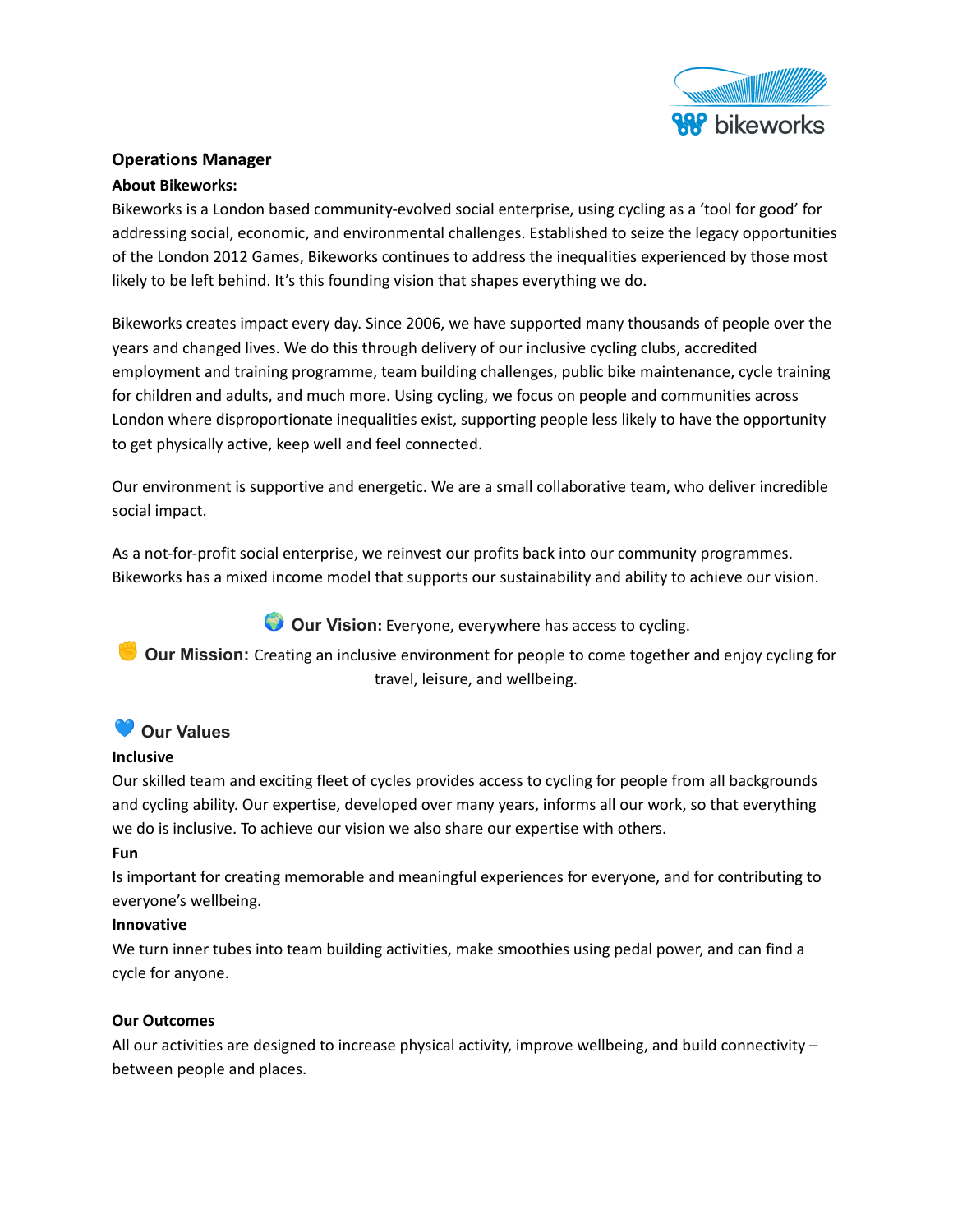

### **About the role:**

The Operations Manager holds a key role on the Senior Management Team, leading the delivery of our commercial offer, while overseeing the smooth running of the organisation by working in collaboration with the Programme Manager and Finance Manager, under guidance from the Co-CEOs.

As Operations Manager, your team leads on and manages the commercial offer for Bikeworks and overall office management. This includes, answering customer enquiries, coordinating event bookings, allocating freelance Cycle Instructors and Maintenance Tutors, writing reports, providing quotes, supporting the on-boarding of new people, managing end-of-month processes.

The right person will be able to initiate and maintain good relationships, coordinate activities simultaneously, provide excellent internal and external communication, whilst keeping an eye on the details, they should feel comfortable handling contracts, finances, and policies.

Bikeworks is scaling and adapting its offer to corporates and businesses, the Operations Manager is important for ensuring our offer is relevant for the opportunities presented, including the needs of our beneficiaries and stakeholders, while keeping our delivery professional and to a high quality.

Find out more about the services under our commercial offer here:

- Cycle [Training](https://www.bikeworks.org.uk/cycle-training/cycle-training/)
- Dr Bike [Sessions](https://www.bikeworks.org.uk/dr-bikes/dr-bikes)
- Cycle [Maintenance](https://www.bikeworks.org.uk/Event/maintenance-courses/) Courses
- Cycle [Deliveries](https://www.bikeworks.org.uk/courier-service/)

As well as overseeing the Operations Team to deliver our commercial services, the Operations Manager leads on the continuous development of the delivery processes and procedures for Bikeworks, focusing on specific improvement projects to ensure effective and efficient processes are implemented that enhance service delivery.

| <b>Salary and Conditions:</b> |                                                               |
|-------------------------------|---------------------------------------------------------------|
| Salary:                       | 34-38k                                                        |
| Hours:                        | 35 hours per week                                             |
| Leave:                        | 25 days leave + Public Holidays                               |
| <b>Other Benefits:</b>        | Pension contribution is at 3%                                 |
|                               | Participation in the Cycle to Work scheme                     |
| Contract Type:                | Full Time, Permanent                                          |
| Location:                     | Bikeworks office, Queen Elizabeth Olympic Park, Lee Valley    |
| Responsible to:               | Co-CEO                                                        |
| Responsible for:              | Line management of 2 x Project Managers, overseeing team of 6 |
| Deadline for Applications:    | 1pm, Monday 11 <sup>th</sup> July 2022                        |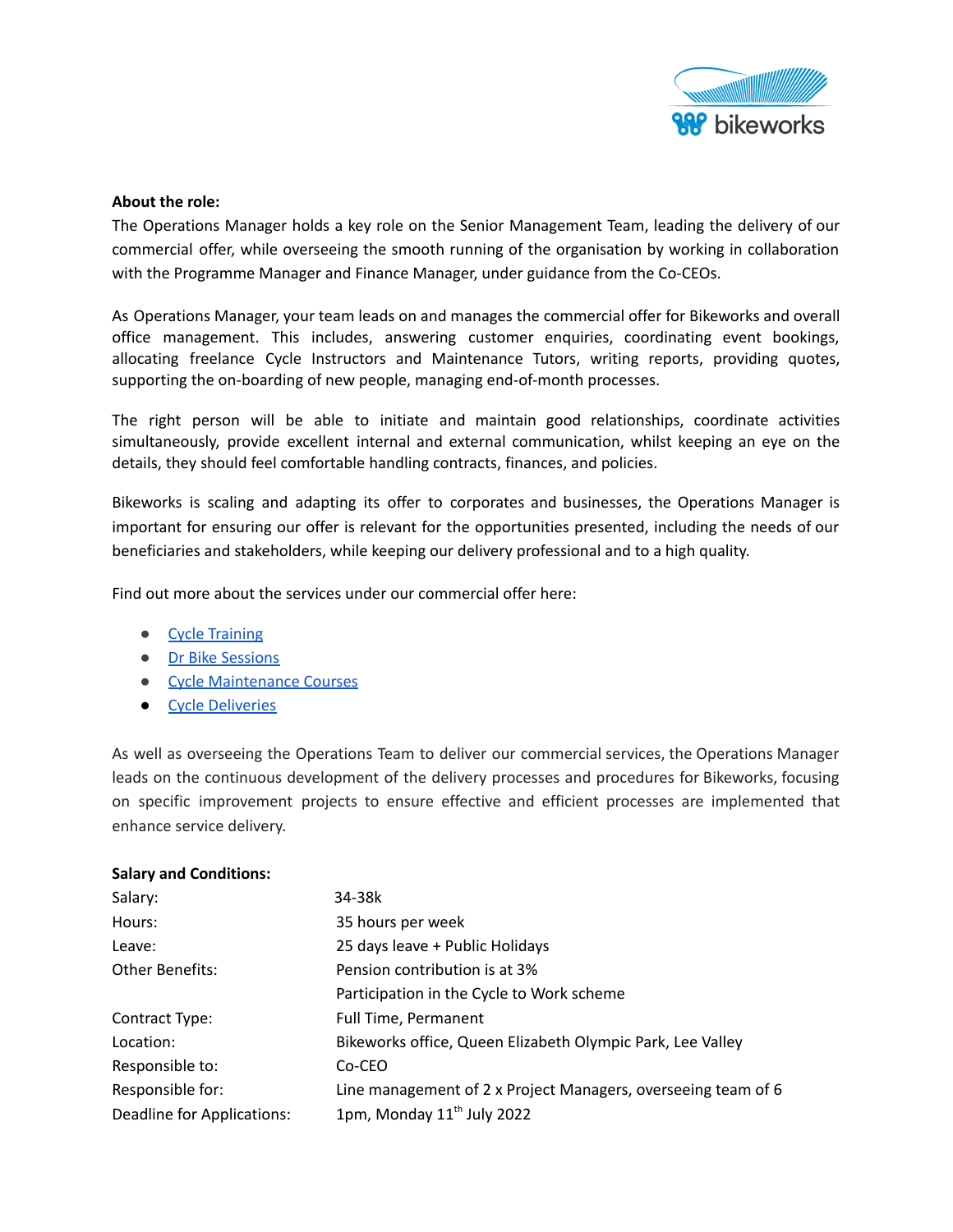

Interviews Dates: <sup>th</sup> July, 15<sup>th</sup> July, 18<sup>th</sup> July Start Date: ASAP

To apply for this role please review the Job Description and Person Specification below, paying attention to the essential criteria.

Send your CV and Covering Letter providing examples of how you meet the Person Specification, outlining your skills and experience, and why you would like to work at Bikeworks in this role.

Please send your CV and Covering Letter to: **ji[m.blakemore@bikeworks.org.uk](mailto:beth.nichols@bikeworks.org.uk)** In the subject header of the email please put: **Application for Operations Manager role**

#### **Right to Work:**

Please note we are only able to accept applications from candidates who have the right to work in the UK.

#### **Equal Opportunities:**

Bikeworks is committed to inclusion. We want to ensure that our team represents a wider cross-section of society, this means providing access to everyone. If you require any reasonable adjustments to be made to support you in applying or at interview, please do let us know.

#### **Job Description**

#### **Scope of the Role:**

The role is key for bringing together Bikeworks' growing portfolio of delivery to ensure efficiency, connectivity and quality, while developing processes and systems. Engaging core and freelancer staff to effectively achieve the organisations outputs and outcomes. Promoting the role of inclusive-cycling and the impact Bikeworks makes.

On a typical day you might: attend a funder meeting to report on the progress of a project; assist with the development of a new business opportunity; support colleagues in conducting interviews - ensuring the recruitment process is followed; review and update an internal policy; plan the roll-out of a new contract with the Project Manager.

#### **People and Relationships**

- Line-manage a team of project managers, leading a team of 6-8 people
- Oversee a centralised pool of 60+ freelancers
- Manage HR processes for staff including contracts and recruitment process, working with the external HR specialist as required
- Initiate and maintain relationships with customers, partners and stakeholders.
- In collaboration with the Programme Manager, ensure the team builds and maintains positive relationships with the public, participants, partners, stakeholders, and each other.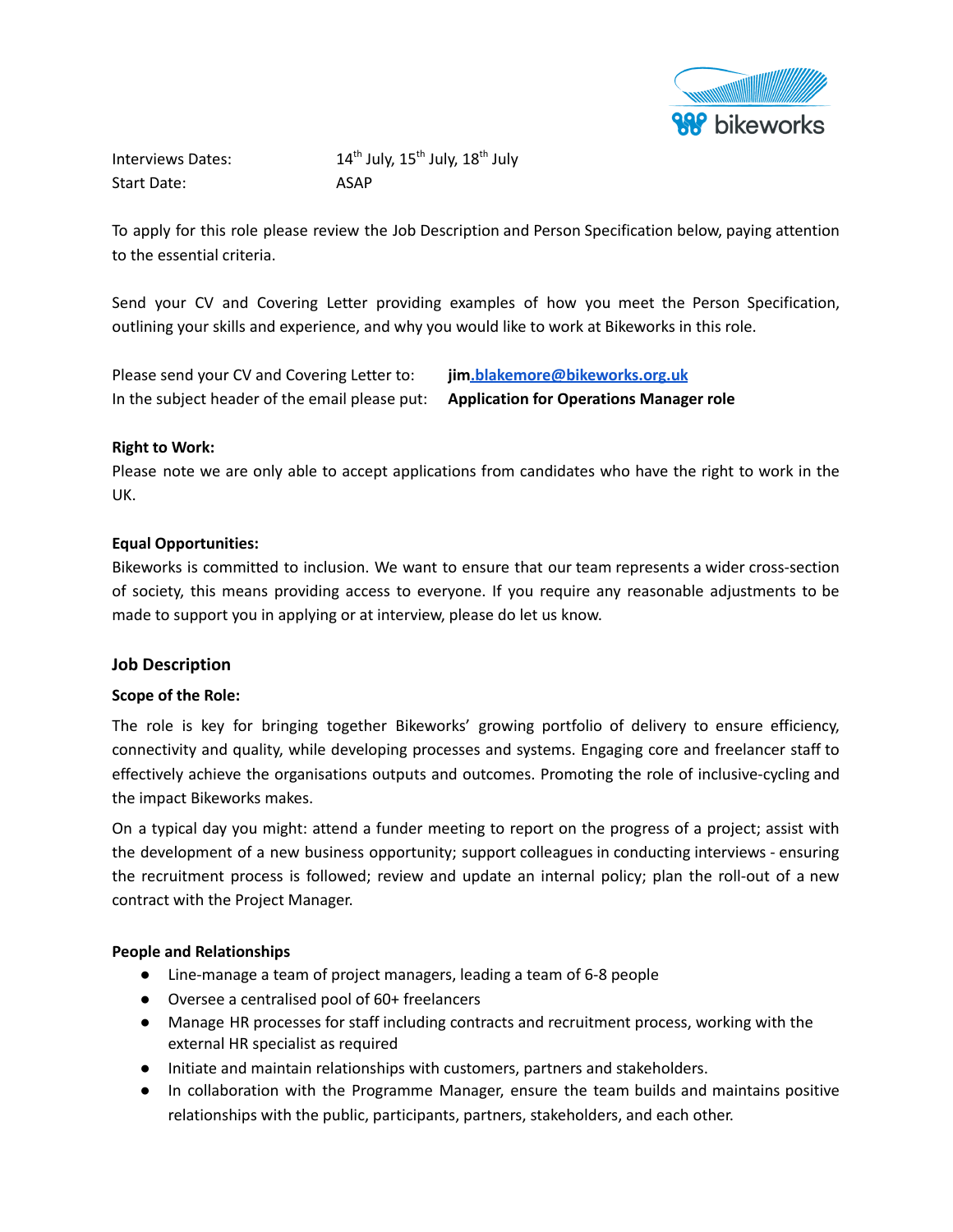

- Ensure the staff under your line management have regularly updated work plans, showing clear objectives, in line with the strategic goals of Bikeworks, and funder or contractual obligations.
- Coordinate staff inductions, making checks to ensure the onboarding process has been adhered to.
- Work closely with key leads to ensure our centralised freelancer pool, are continuously developed to ensure a high-quality standard of delivery
- Oversee Project Managers recruiting and onboarding new freelancers ensuring recruitment policies are implemented
- Work collaboratively with the Programme Manager and the Finance Team to update HR records and manage leave requirements.

## **Project Leadership**

- Provide quotes and costing for products and services, using knowledge of Bikeworks to sell these
- Meet the key performance indicators attached to our contractual delivery
- In collaboration with the Programme Manager, develop and update processes to increase efficiency and consistency across projects and activities.
- In collaboration with the Programme Manager, lead on implementing the successful delivery of activities and projects by supervising and developing the team. Making sure the 'bigger picture' is communicated and understood.
- Ensure the adequate recording and management of all data.

## **Organisational**

- Communicate and implement the Bikeworks strategic plan with project managers and activity leads.
- Work alongside the Co-CEO's and business development leads to identify and win new funding and other opportunities to enhance the social impact Bikeworks makes.
- Represent externally and internally as required, acting as an ambassador for Bikeworks.
- Highlight any negative feedback as part of the organisation's continuous improvement process, putting in clear steps to address and resolve.
- Attend and be proactive in leading on contributing to Team Meetings, One to Ones, Development Sessions and other meetings as requested.
- Manage the new CRM system. Feeding into the continual improvements of these, implementing as required, new organisational processes to increase efficiency.
- Use data to complete the timely and accurate monthly monitoring reports.
- Ensure staff and freelancers providing and inputting the data are confident in understanding and recording this correctly.
- Co-manage the Bikeworks website, its content and user experience, ensuring there is a consistent tone throughout, information is accurate, and all website enquiries are acted upon.
- Take part in the fortnightly 'comms' meetings, ensuring project managers are consistently providing social media content.
- Annually renew all insurance policies; maintain and updating the organisational policies and procedures